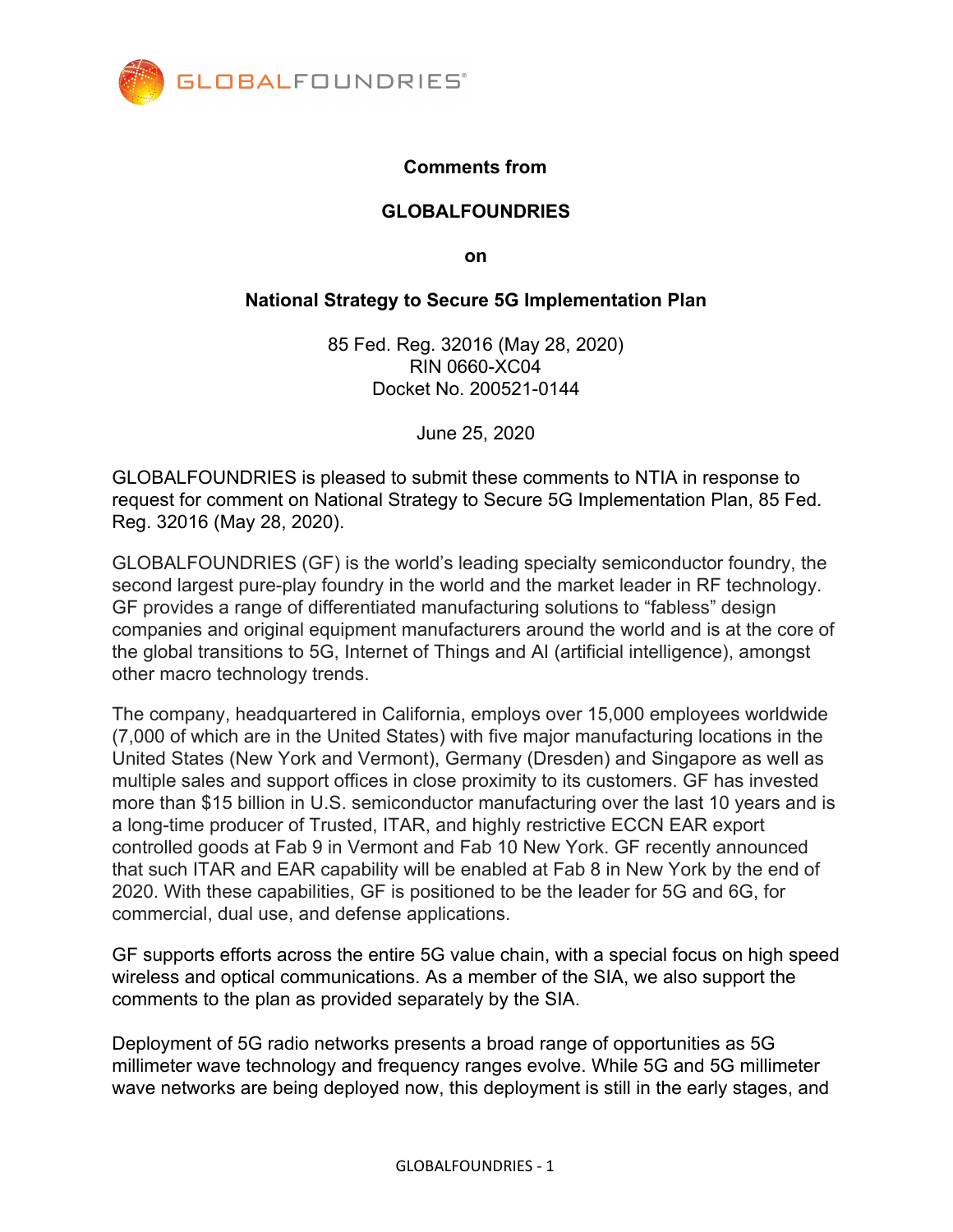swift action can create a sustainable competitive advantage.

The explosive growth of internet traffic driven by 5G is also creating a demand for high speed optical networks, and the development of integrated silicon photonic devices will be critical to this next phase of network infrastructure. Some of the proposed network architectures create denser and higher data rate networks by moving pieces of the network to centralized data centers. In such a case, there is an even greater increase in network data traffic, as data is moved from cellular towers to the core data center for processing.

It is further essential to lay the groundwork to extend beyond 5G, both for terrestrial 6G networks as well as satellite and low earth orbit communications networks. For radio frequency devices needed in both of these cases, operation in the 50GHz to 1 Terahertz regime will be a key part of the next generation of wireless networks. Innovation of devices in the 100GHz to 1Terrahertz regime was identified as a critical need in the most recent "decadal plan: issued by the Semiconductor Research Corporation (SRC). The FCC has recently issued a notice of proposed rule making (NPRM) in the 70/80/90GHz bands which will accelerate commercial activity in these frequency bands.

Swift action to create leadership in 5G technology has ramifications far beyond communications networks. Leadership above 100GHz will further accelerate advanced radar, biosensing and gesture recognition for consumer, industrial and automotive applications to name a few.

# **Line of Effort One: Facilitate Domestic 5G Rollout**

**Question 1:** *How can the United States (U.S.) Government best facilitate the domestic rollout of 5G technologies and the development of a robust domestic 5G commercial ecosystem (e.g., equipment manufacturers, chip manufacturers, software developers, cloud providers, system integrators, network providers)?*

**Response 1:** Critical to the domestic rollout and supply of 5G is a robust domestic semiconductor manufacturing sector providing differentiated technologies and the ecosystem to produce radio frequency components in the 10GHz to 100GHz regime and 100GHz to 1 THz for 6G networking. Critical to these high frequency technologies is not only a source of the core semiconductor technology, but also significant investment in 3D/heterogeneous packaging and test capabilities. Specifically, the US Government can facilitate this by:

● Incentivizing domestic semiconductor foundries and to expand technology research and development and capacity for critical RF and optical semiconductor materials and devices. Provide incentives for foundries with domestic and international capacity to advance the state of the art technology, and additionally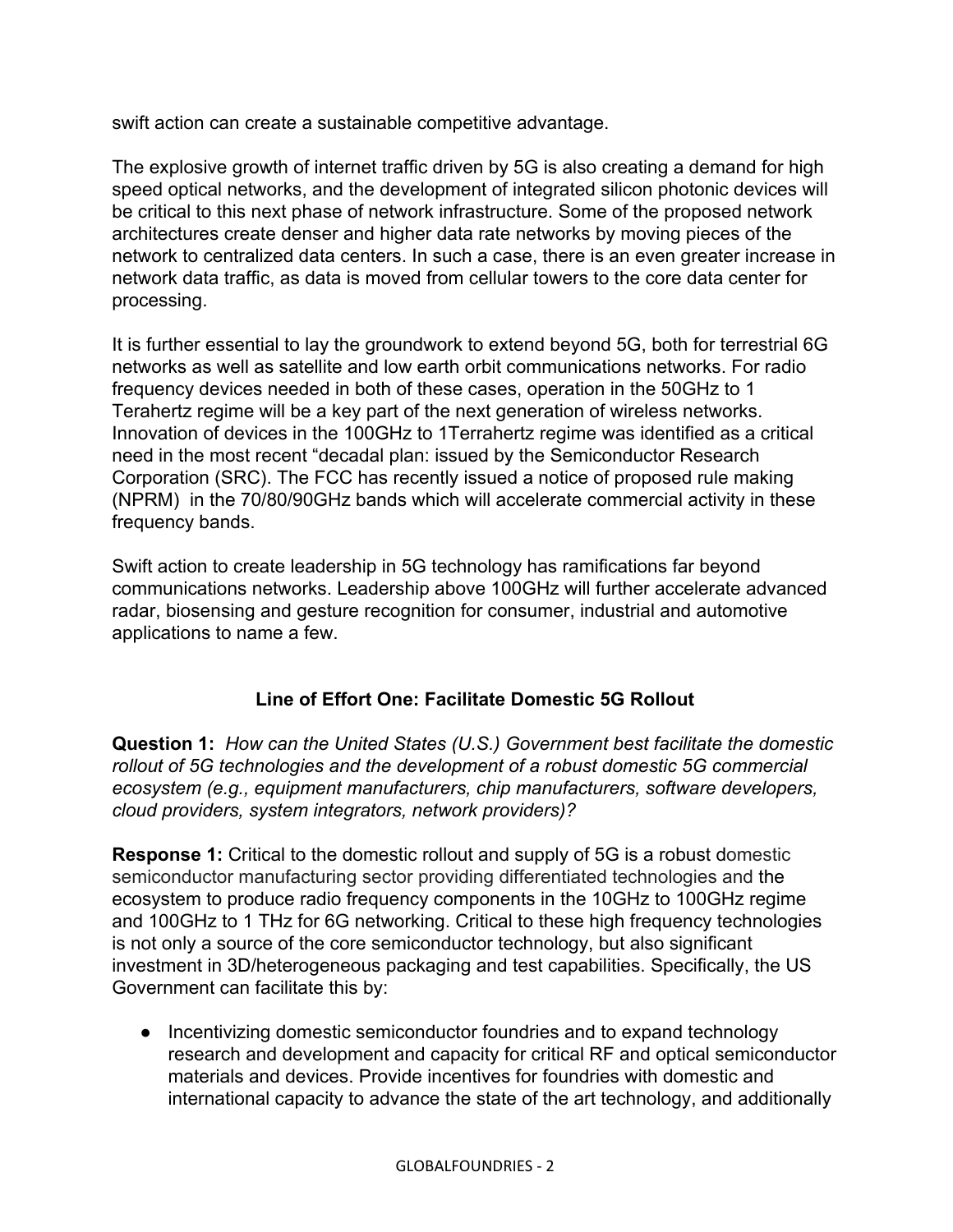to repatriate critical RF and optical process technology to the US.

- Incentivizing domestic suppliers in the development and manufacturing of critical 2D and 3D packaging solutions including antenna-in-package in support of >57GHz applications
- Incentivize domestic suppliers in the development of RF and high speed optical testing methods and solutions including over-the-air testing and leverage domestic supply chains.
- Incentivize US companies to use domestic suppliers of critical capital equipment, software and semiconductor manufacturing
- Create a public private partnership to allow universities and start up companies to gain access to critical optical and RF domestic semiconductor wafer fabrication
- Create a robust supply chain starting from wafer raw material supplier to manufacturing in order to bring technologies quickly to market

## **Question 2:** *How can the U.S. Government best foster and promote the research, development, testing, and evaluation of new technologies and architectures?*

**Response 2:** The US Government can foster and promote research, development, testing and evaluation of new technologies and architectures by:

- Providing US universities and start-up companies with incentives to prototype new designs products using domestic semiconductor manufacturing
- Creating and supporting public-private partnerships centered on 6G and high speed optical networking

**Question 4:** *What areas of research and development should the U.S.Government prioritize to achieve and maintain U.S. leadership in 5G? How can the U.S. Government create an environment that encourages private sector investment in 5G technologies and beyond? If possible, identify specific goals that the U.S. Government should pursue as part of its research, development, and testing strategy.*

**Response 4:** As part of it's strategy to prioritize to achieve and maintain US leadership in 5G, the US Government should focus on the following key areas:

- Semiconductor radio frequency (RF) device technologies for 50GHz to 1 THz. The SRC decadal plan has already identified this as a critical area for investment in research and development.
- Heterogeneous packaging and testing of radio frequency products at >50GHz. It is essential that the US has domestic 3D assembly and test capability for circuits and products in the 50GHz to 1THz regime. Integrated antenna-in-package solutions are also essential for supporting direct-to-antenna architectures where high levels of integration and low cost are needed.
- Incentive companies to development and manufacture RF and millimeter wave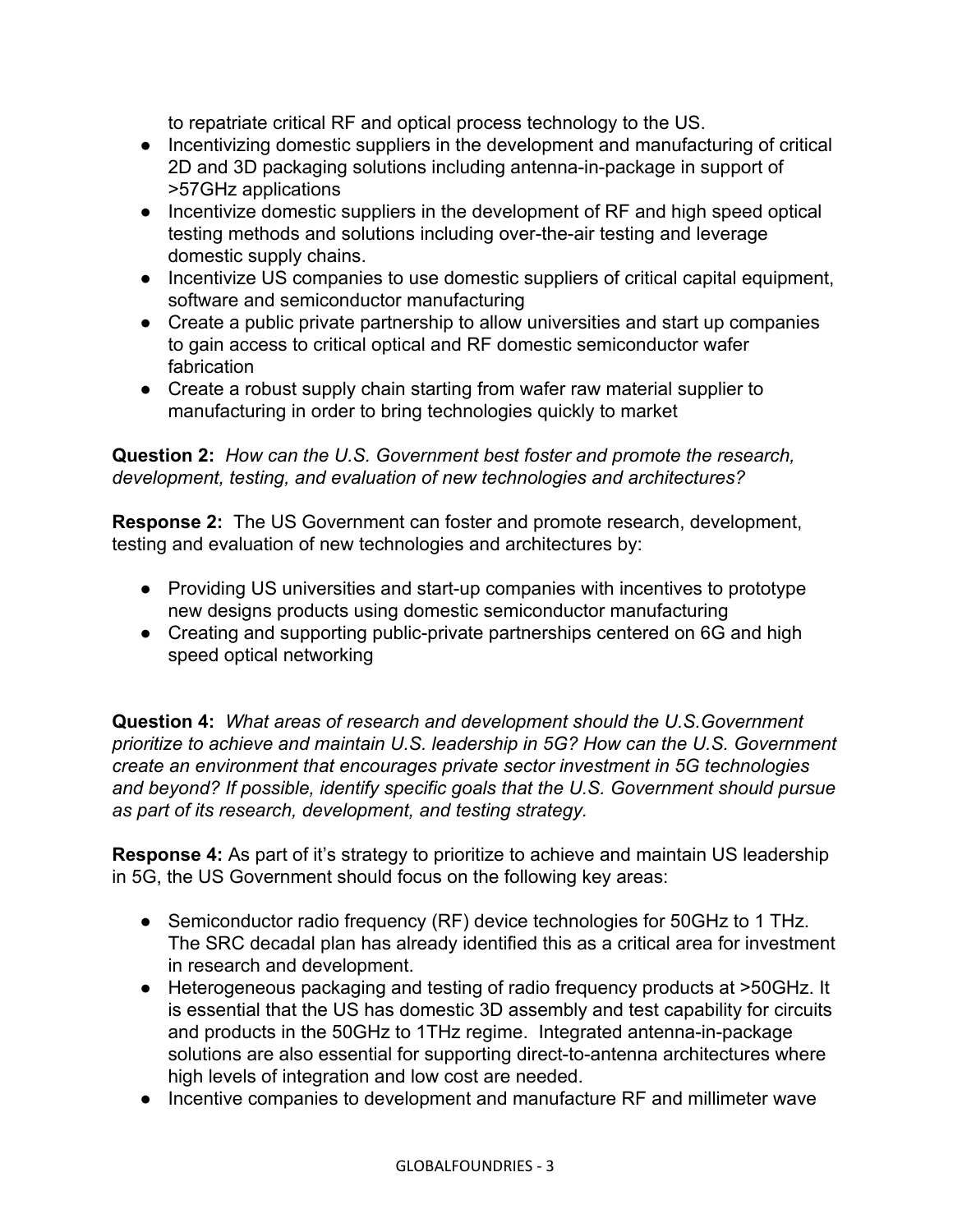high performance filters on-shore.

- Accelerate the release of additional spectrum for commercial terrestrial and satellite networking. Well managed spectrum is key to the future of 5G and beyond.
- Strengthening the FCC technical advisory board with active industry experts will ensure that companies have the technologies in place to aggressively pursue new spectrum.
- Making more broadband spectrum available in the mmWave and up to THz for experimental networking, such as was done in the ISM bands at 2.5, 5 and 60GHz will accelerate new networking solutions and test beds. It is critical to make sure low earth orbit communications can participate fully in any such unlicensed bands.

## **Line of Effort Three: Address Risks to U.S. Economic and National Security during Development and Deployment of 5G Infrastructure Worldwide**

**Question 1:** *What opportunities does the deployment of 5G networks worldwide create for U.S. companies?*

**Response 1 :** The next generation of networking will extend beyond domestic networks to include heterogeneous networks encompassing wireless and satellite communications, creating the following opportunities for US companies:

- worldwide deployments of 5G networks creates opportunities for US semiconductor companies to provide hardware around the globe
- as the networks evolve to become trans-national, as in the case of low earth orbit, it would be key for the US to lead from an equipment and regulatory standpoint.

## **Summary**

In summary, there is opportunity based on incentives and creation of proper public private partnership for the US in the following areas:

1. **mmWave 5G in general and 6G (> 52GHz) in next generation of deployment**: The US needs on-shore capability and cost-effective supply for advanced semiconductor foundry processing and advanced materials such as GaN and scaled SiGe. In these new frequency ranges incentivizing 2.5 and 3D packaging and advanced testing is also critical.

 2. **Satellite based internet and IOT**: The US needs to act swiftly to establish a regulatory environment for satellite and low earth orbit networks. US companies such as SpaceX are already leaders and action needs to be taken to accelerate this leadership. This area needs government funding and regulation as only a few companies have their